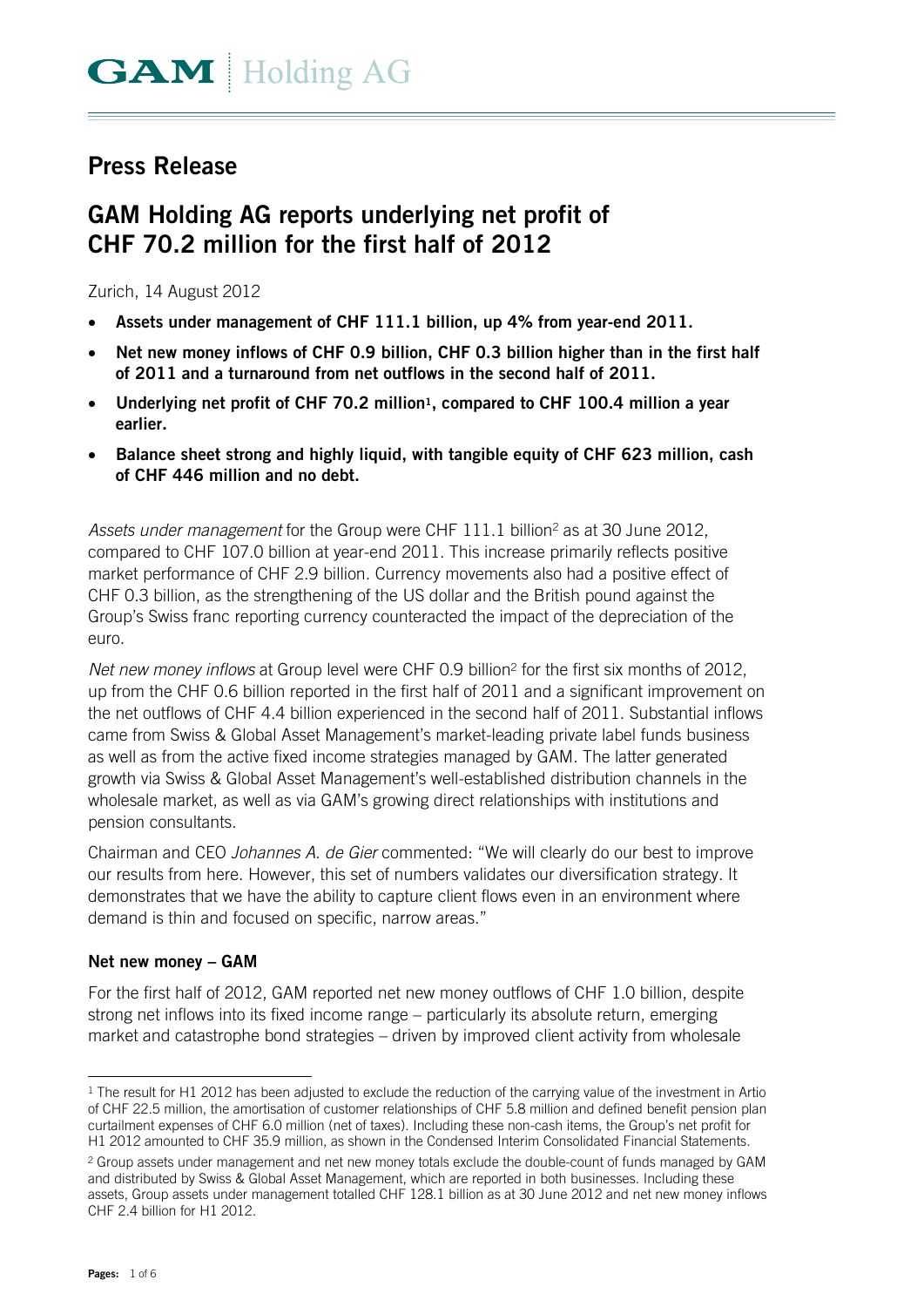and institutional clients. Redemptions were the result of clients rebalancing their portfolios – some at the end of 2011 – which affected certain equity and multi-manager products as well as lower-margin, long-only fixed income products, particularly in early 2012. Outflows were also recorded from GAM's historic private banking channels as they continued to move their discretionary portfolio mandates in-house, in line with common trends in the industry. The effect of this attrition is expected to ease over time as GAM continues to successfully expand and diversify its businesses. In the institutional business, the pipeline indicates the funding of new multi-manager mandates in the second half of the year. As the current low-yield environment persists, GAM is also expected to benefit from institutions increasingly allocating assets from traditional long-only fixed income investments to alternative, low-volatility fixed income strategies.

GAM's *assets under management* as at 30 June 2012 were CHF 45.4 billion, up 1% from CHF 44.8 billion at year-end 2011.

# **Net new money – Swiss & Global Asset Management**

Swiss & Global Asset Management recorded robust net new money inflows of CHF 3.5 billion in the first half of 2012. Relative to its asset base at year-end 2011, this corresponds to an annualised growth rate of 9%. The strongest inflows were recorded in its private label funds (PLF) business, which has resumed its pattern of growth in 2012. Earlier this year, Swiss & Global Asset Management took over the servicing of a number of funds on behalf of a new PLF partner, the Royal Bank of Canada (Suisse) S.A., and also continued to expand its business with existing clients. Investor interest in the Julius Baer-branded funds also improved from the first half of 2011, with particularly strong net new money inflows into the fixed income products. The range of physical precious metal products, especially the gold fund, also saw net inflows. Despite widespread risk aversion, modest net inflows were recorded into the equity funds, fuelled by demand for the European market-neutral absolute return strategy, a US-focused product and the flagship luxury brand strategy.

At Swiss & Global Asset Management, *assets under management* as at 30 June 2012 were CHF 82.6 billion, 7% higher than at year-end 2011 (CHF 76.9 billion).

# **H1 2012 Group results**

Adjusted for certain non-cash items3, *underlying net profit* for the first half of 2012 amounted to CHF 70.2 million, a fall of 30% year-on-year. *Earnings per share* were CHF 0.40, down 26% from CHF 0.54 a year earlier. The 7% decline in average number of shares outstanding – a result of the Group's ongoing share buy-back programme – partly offset the decrease in underlying net profit. Annualised *return on tangible equity* was 22.5% (compared to 24.4% for the first half of 2011), reflecting lower profitability, which was partly counteracted by a reduction in tangible equity.

j

<sup>3</sup> The **result for H1 2012** has been adjusted to exclude the reduction of the carrying value of the investment in Artio of CHF 22.5 million, the amortisation of customer relationships of CHF 5.8 million and defined benefit pension plan curtailment expenses (net of taxes) of CHF 6.0 million. Including those non-cash items, the Group's net profit for H1 2012 amounted to CHF 35.9 million, as shown in the Condensed Interim Consolidated Financial Statements.

The **result for H1 2011** was adjusted to exclude the reduction of the carrying value of the investment in Artio of CHF 92.2 million and the amortisation of customer relationships of CHF 5.8 million. Including those non-cash items, the Group's net profit for H1 2011 amounted to CHF 2.4 million, as shown in the Condensed Interim Consolidated Financial Statements.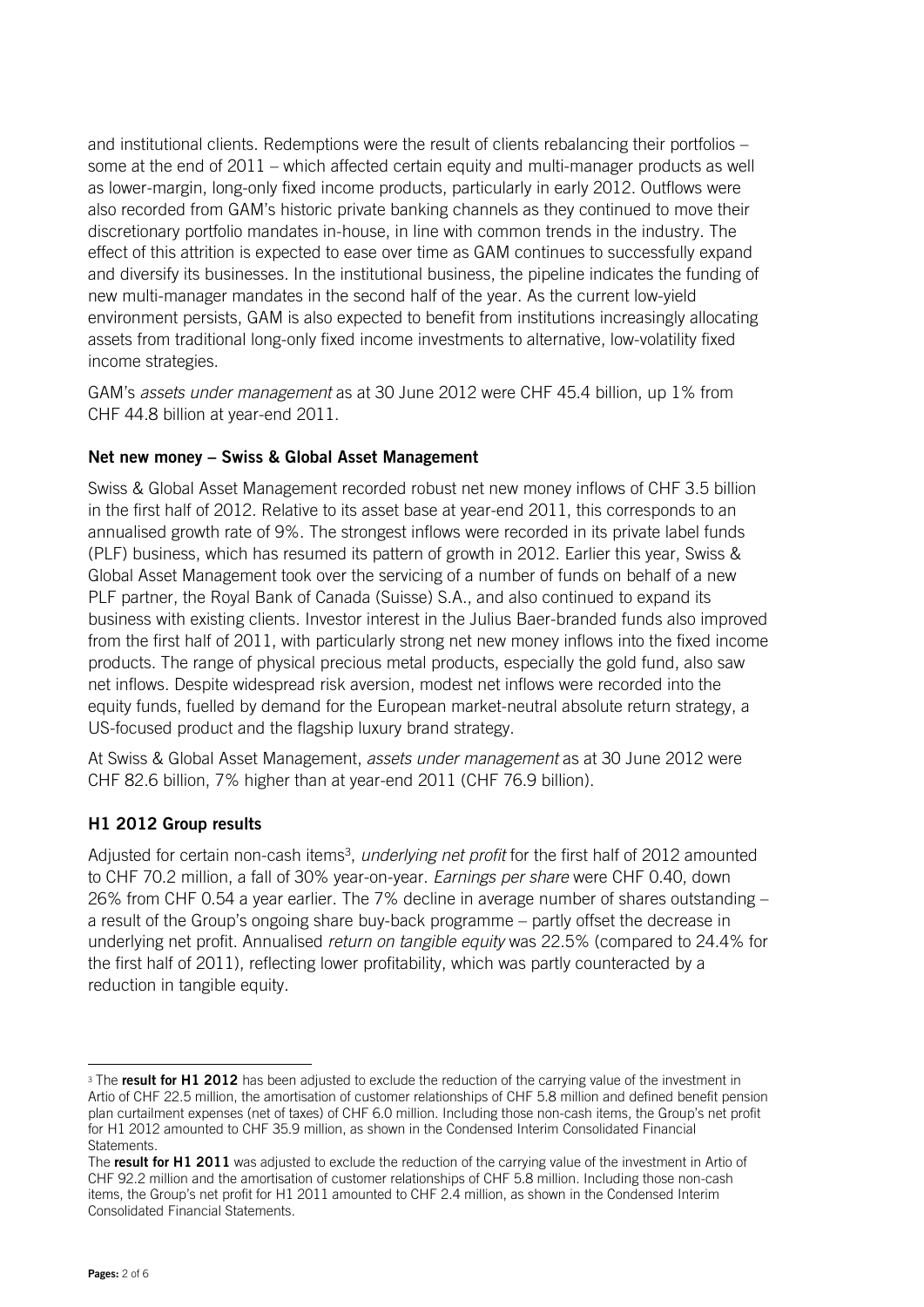The Group's *operating income* totalled CHF 280.8 million, 14% less than in the same period a year ago. Net fee and commission income, at CHF 245.0 million, was also 14% lower, driven by a 7% decrease in the Group's average asset base and the relative growth of lower-margin assets in both operating businesses as a result of investors' reluctance to engage in products perceived to carry greater risk. Performance fees, mainly reported at GAM, were CHF 29.4 million, recovering from the CHF 15.6 million recorded in the first half of 2011, primarily driven by the fixed income range.

Income from investment in associates, relating to the Group's minority stake in Artio Global Investors Inc. (Artio), which is held purely as a financial investment, decreased to CHF 1.8 million from CHF 12.4 million a year earlier. This income is derived from Artio's publicly available earnings statements, which showed a marked decline in profitability. Other operating income – which includes gains and losses from hedging activities – declined to CHF 4.6 million (65% lower than a year ago). The Group's *gross margin* fell 4.1 basis points to 51.1 basis points, with approximately half of the decrease resulting from the substantial decline in the income from associates.

*Operating expenses* declined 3% to CHF 193.7 million year-on-year. Personnel expenses were down by 6%, reflecting lower accounting charges relating to the employee options awarded under the 2009 long-term incentive plan. These non-cash charges are amortised over the relevant vesting periods of the grants. Accruals for discretionary bonuses were reduced, while contractual-based variable compensation to investment professionals increased in line with the rise in performance fees. General expenses rose by CHF 2.2 million year-on-year to CHF 52.5 million due to two non-recurring items – the release of provisions in the first half of 2011 and the one-time booking of irrevocable VAT expenses related to prior periods. Excluding these two items, general expenses decreased from the same period a year ago.

The Group's *cost/income ratio* for the first half of 2012 was 69.0%, up from 61.6% a year ago. The reduction in operating expenses was not sufficient to offset the decline in revenues and the absence of a meaningful contribution from Artio.

# **One-off charges following employee pension plan changes at GAM**

GAM made changes to the defined benefit schemes it operates for its UK and Hong Kong employees. These changes, which became effective in the first half of 2012, are expected to have a beneficial impact on the Group's balance sheet and income statement in future periods, as they reduce the financial risk and volatility of the schemes. At the same time, the changes are designed to protect the benefits already accrued by current and former employees. The related adjustments in the actuarial valuations resulted in a total one-off charge of CHF 6.0 million, net of taxes. This non-cash charge is reflected in the Group's consolidated income statement for the first half of 2012, but excluded from underlying net profit.

# **Group balance sheet and capital**

The Group's balance sheet remained strong, with *total assets* of CHF 2,279.1 million as at 30 June 2012. The *cash* position was CHF 445.7 million, after the dividend payment for 2011 (CHF 87.8 million) and the utilisation of CHF 66.9 million of cash for the buy-back of own shares.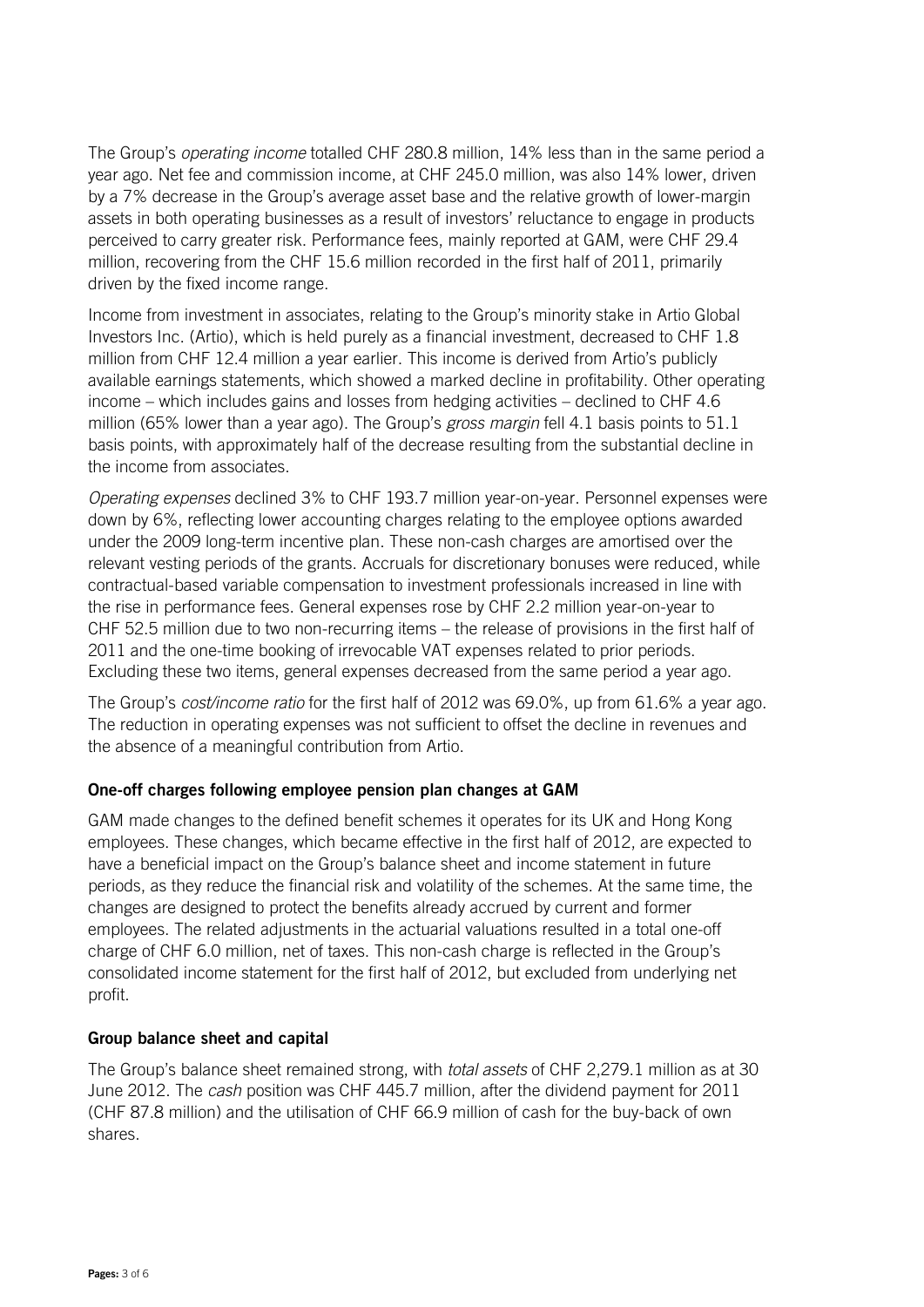The carrying value of the stake in Artio, reported as *investment in associates*, was reduced to CHF 55.5 million as at 30 June 2012, based on the outcome of an impairment test performed according to IFRS. The related non-cash charge of CHF 22.5 million is reflected in the Group's consolidated income statement for the first half of 2012, but excluded from underlying net profit. The impairment was fully absorbed by the Group's capital base, lowering tangible equity but at the same time reducing the Group's future balance sheet exposure to this non-core participation.

Total equity amounted to CHF 1,990.2 million. Excluding the GAM goodwill, customer relationships and brand, *tangible equity* stood at CHF 622.8 million, compared to CHF 726.3 million at year-end 2011.

#### **Distributions to shareholders**

The Board of Directors of GAM Holding AG remains committed to distributing the Group's earnings to shareholders in an appropriate fashion. Depending on developments in the second half of 2012, the dividend for the financial year 2012 is expected to be consistent with prior years. Additional distributions will continue to be made through the Group's share buy-back programme. As at 30 June 2012, the Group held 12.2 million treasury shares, of which 5.9 million were bought back for future cancellation subject to approval at the April 2013 Annual General Meeting. The remaining 6.3 million shares were held as an economic hedge in respect of the potential exposure to options granted to employees under the 2009 long-term incentive plan.

### **Outlook**

*Johannes A. de Gier* commented: "Looking forward to the remainder of 2012, unless market conditions were to improve dramatically, we expect uncertainty to persist and to continue to impact client behaviour. This in turn will make demand for investment strategies and asset classes erratic and difficult to predict. Cost management is and will remain a priority for us. However, we will strive to achieve the right balance between calibrating costs to market conditions and maintaining the stability our businesses need to thrive. I am convinced that it will be our ability to capture opportunities when and where they arise that will determine our success over the medium term."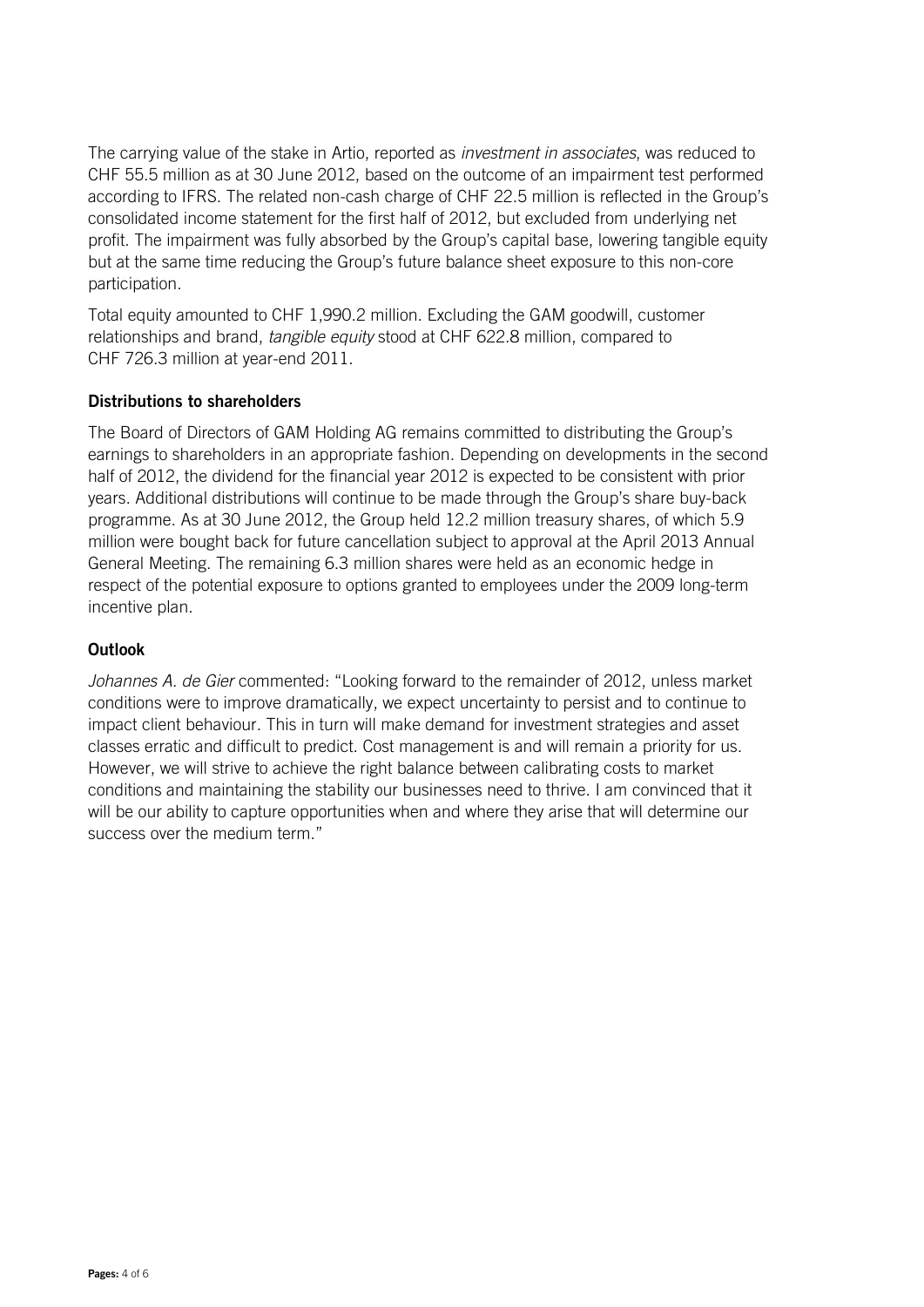The presentation for media, analysts and investors on the results of GAM Holding AG for the first half of 2012 will be webcast on 14 August 2012 at 9:30am (CET). Materials relating to the results (presentation slides, Half-Year Report 2012 and press release) are available on www.gamholding.com.

#### **Forthcoming events:**

| 23 Oct 2012 | Interim management statement Q3 2012                                   |
|-------------|------------------------------------------------------------------------|
| 5 Mar 2013  | Full-year results 2012                                                 |
| 17 Apr 2013 | Ordinary Annual General Meeting & interim management statement Q1 2013 |
| 13 Aug 2013 | Half-year results 2013                                                 |

#### **For further information please contact:**

Media Relations: Larissa Alghisi Rubner  $T: +41(0)$  58 426 62 15

Investor Relations: Thomas Schneckenburger Bluechip Financial Communications T: +41 (0) 44 256 88 30

#### **Notes to editors**

#### **About GAM Holding AG**

GAM Holding AG is an independent, well-diversified asset management group. Its operating businesses – GAM and Swiss & Global Asset Management – focus on the development and distribution of actively managed investment products and services.

GAM Holding AG is listed on the SIX Swiss Exchange and is a component of the Swiss Market Index Mid (SMIM) with the symbol "GAM". The Group has assets under management of CHF 111.1 billion (as at 30 June 2012) and employs over 1,000 staff with offices in Zurich (head office), Bermuda, Grand Cayman, Dublin, Frankfurt, Geneva, Hong Kong, London, Luxembourg, Madrid, Milan, New York and Tokyo.

#### **Disclaimer regarding forward-looking statements**

This press release by GAM Holding AG ('the Company') includes forward-looking statements that reflect the Company's intentions, beliefs or current expectations and projections about the Company's future results of operations, financial condition, liquidity, performance, prospects, strategies, opportunities and the industry in which it operates. Forward-looking statements involve all matters that are not historical fact. The Company has tried to identify those forward-looking statements by using the words 'may', 'will', 'would', 'should', 'expect', 'intend', 'estimate', 'anticipate', 'project', 'believe', 'seek', 'plan', 'predict', 'continue' and similar expressions. Such statements are made on the basis of assumptions and expectations which, although the Company believes them to be reasonable at this time, may prove to be erroneous.

These forward-looking statements are subject to risks, uncertainties, assumptions and other factors that could cause the Company's actual results of operations, financial condition, liquidity, performance, prospects or opportunities, as well as those of the markets it serves or intends to serve, to differ materially from those expressed in, or suggested by, these forward-looking statements. Important factors that could cause those differences include, but are not limited to: changing business or other market conditions, legislative, fiscal and regulatory developments, general economic conditions, and the Company's ability to respond to trends in the financial services industry. Additional factors could cause actual results, performance or achievements to differ materially. The Company expressly disclaims any obligation or undertaking to release any update of or revisions to any forward-looking statements in this press release and any change in the Company's expectations or any change in events, conditions or circumstances on which these forward-looking statements are based, except as required by applicable law or regulation.